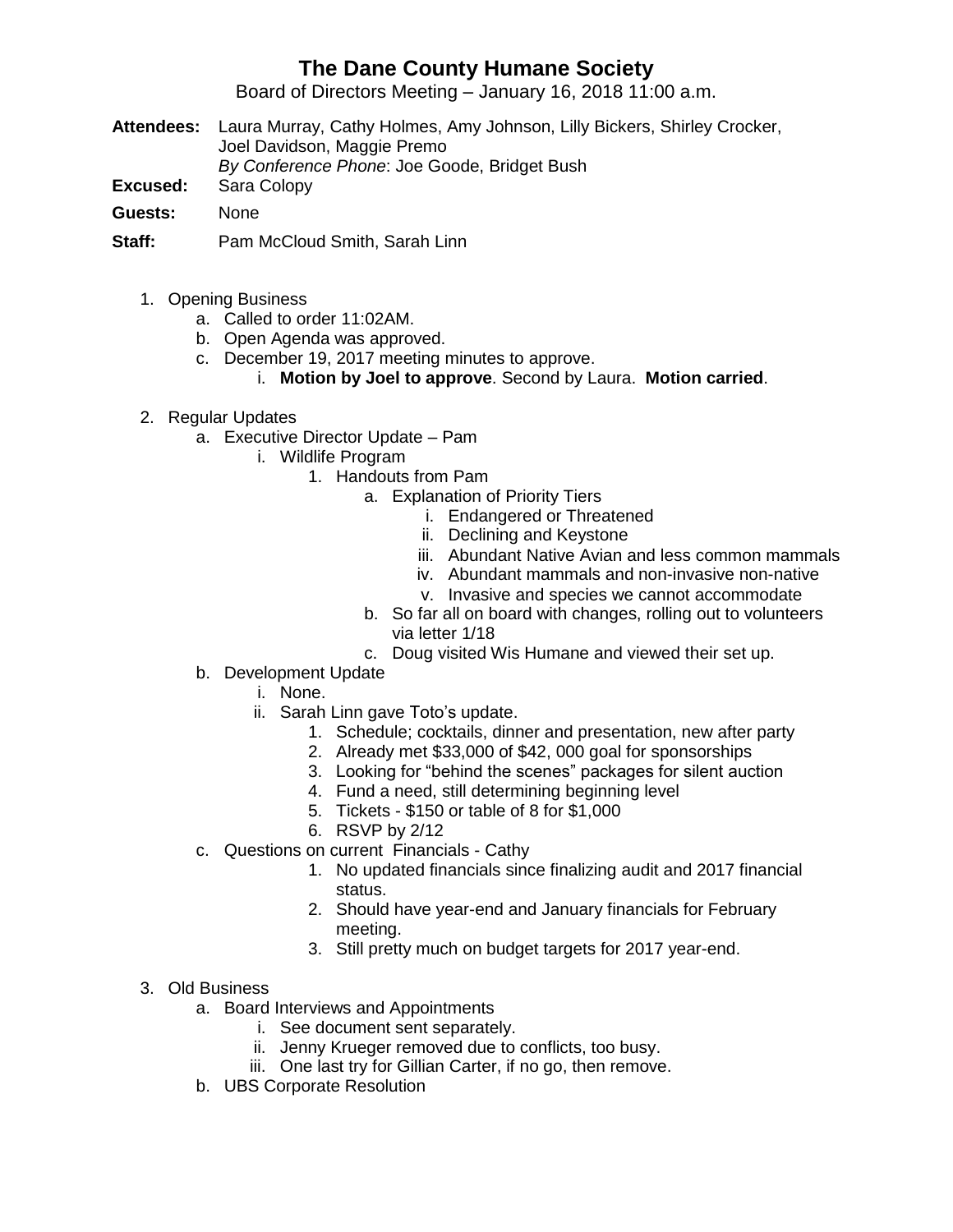## **The Dane County Humane Society**

Board of Directors Meeting – January 16, 2018 11:00 a.m.

- i. Bridget needs to be removed from UBS account access and Shirley added
- ii. **Cathy moved to approve the modified UBS Corporate Resolution regarding account access**. Laura seconded. **Motion passed**.
- c. Ruth Vetter Resolutions
	- i. Appears all should be ready to receive final distribution.
	- ii. Expect check relatively soon.
- 4. New Business
	- a. Plan for Treasurer Election Bridget Bush Departure
		- i. Thank you to Bridget Bush for her tremendous service since 2004.
			- 1. Best of luck with her move and the future.
		- ii. **Motion by Cathy to appoint Shirley Crocker to complete Bridget's tenure as Treasurer for 2018.** Second by Laura. **Motion passed.** Shirley accepted.
	- b. Schedule for 990 and Audit
		- i. Cathy indicated that the audit should be finalized shortly. The auditors will meet with the Finance Committee on February 20<sup>th</sup> to review the audit report and 990.
		- ii. Finance Committee will attend the March board meeting to review the audit and possibly the 990, if completed in time.
		- iii. Reminder to all that the board must officially approve the 990 before it can be filed. Filing date is end of May.
	- c. Toto's
		- i. All but Amy Johnson are planning to attend Toto's.
		- ii. Joe and Lily will give speech during dinner.
		- iii. After Party is being sponsored by Joe's firm.
	- d. Fate of Legislative Committee
		- i. Joe discussed originally formed to champion changes to WI Statute 173.
		- ii. **Joe motioned to disband Legislative Committee after two years of no activity and limited resource availability**. Shirley seconded.
		- iii. Discussion pursued regarding DCHS's role regarding DNR wildlife management and possibility of this committee taking a broader focus.
		- **iv. Motion was tabled.**
		- v. Joe will touch base with Maggie and Joel regrading involvement with DNR.
	- e. Board Website Main Menu Review and Feedback
		- i. Cathy will gather feedback from all regarding how difficult or easy it is to navigate the Board web site.
		- *ii. Assignment - All should spend 10 minutes or so on the site and send email with feedback to Cathy before next meeting.*
	- f. Board Meeting Schedule
		- i. Deferred to February meeting.
- 5. Committee Activity and Charters
	- a. Finance meeting January 16 evening. Working on 2018 Goals.
	- b. Philanthropy
		- i. Continued focus on Toto's
	- c. Nominating covered during Old Business
	- d. Legislative covered during New Business.